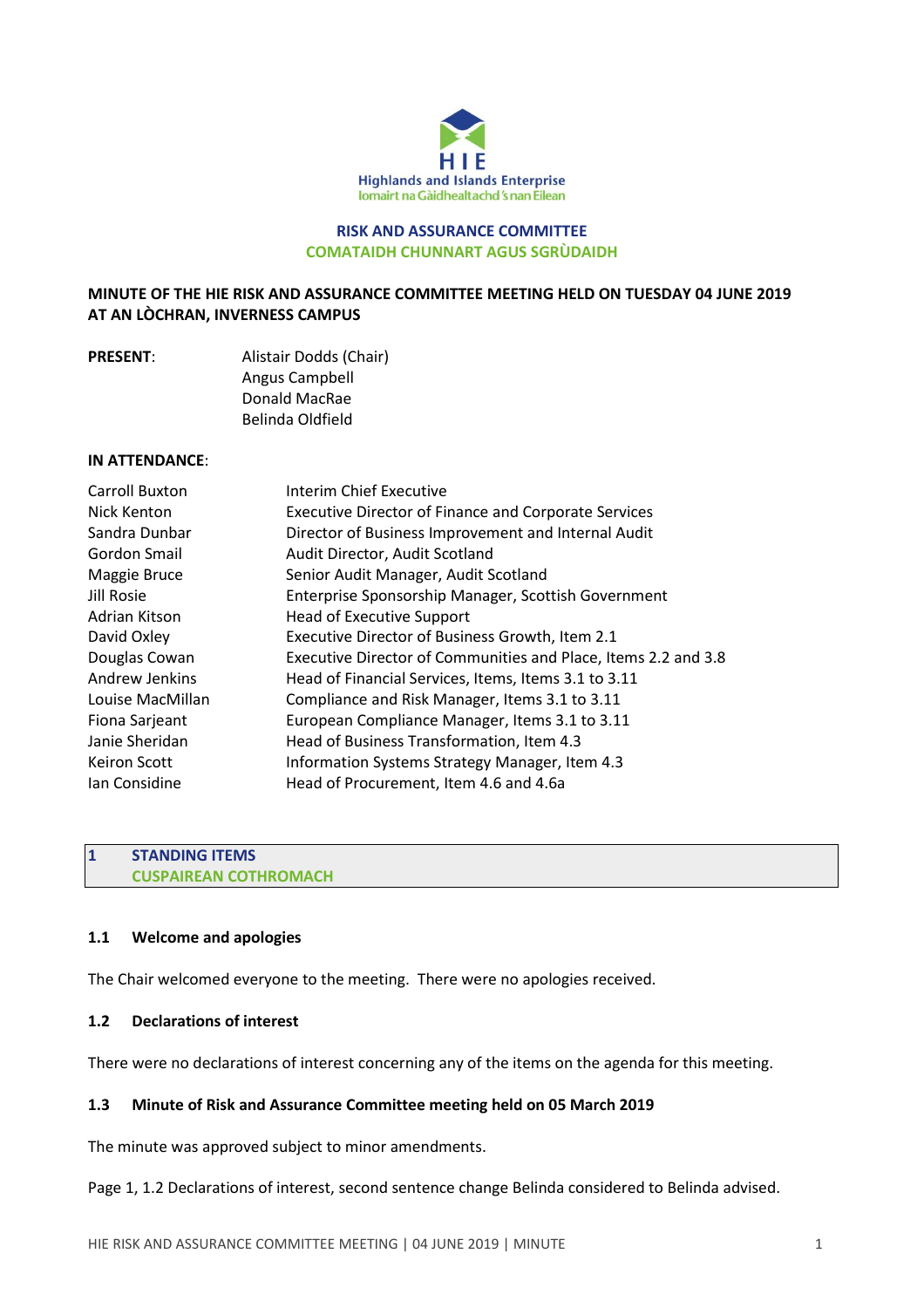Page 9, 4.3 Risk Register, last sentence amended to "development day should include a review of the risk process".

• Page 2 - In relation to HIE Pension Scheme this should be changed to "Needs to be considered within current budget".

Page 4 – Amend to read that "the Chair welcomed"

## **1.4 Matters arising from HIE Board meeting held on 30 April 2019**

There were no matters arising from the HIE Board meeting held on 30 April 2019.

## **1.5 Matters arising**

The Executive Director of Finance and Corporate Services noted 3 issues:

- 1. Solution re the sale of the Centre for Health Science to UHI re the loss of rental.
- 2. Cairngorm and Cairngorm Mountain (Scotland) Ltd in relation to the operating loss, progressing the business case, and authorised overspend – addressed on the agenda.
- 3. VAT, overspend circa £4.5m, HIE looking to contain impact and maintaining close contact with Scottish Government.

The VAT liability is uncertain but is likely to be backdated 4 years with HMRC taking a strong position. HIE was taking a pragmatic approach to confirming the figure with the aim of having this by September 2019 with a backstop of March 2020. Provision was being made in the 2019/20 annual accounts.

*[Sentence removed in the interests of the effective conduct of public affairs.]* This is to be checked with Ernst and Young with the decision resting with the Executive Director of Finance and Corporate Services. The Committee are to be informed of the view in relation to the HMRC complaints process and whether to raise a complaint or not.

It was agreed that an Action Grid would be produced following each Risk and Assurance Committee meeting summarising the identified actions and action owner from items discussed at the meeting.

## **2 CURRENT ISSUES CÙISEAN LÀITHEIL**

# **2.1 Spaceport**

### *David Oxley joined the meeting.*

The Interim Chief Executive updated the Committee on HIE's work with two launchers which is challenging and has led to changes in the design and scope of the project. It was noted that the lease option is progressing with the aim of having this completed by Friday 7<sup>th</sup> June.

The Executive Director of Business Growth provided an update on the current position with the project noting that this has been a risky project from the start with planning approval and the Land Court remaining asrisks. A huge amount of work has been put into the governance arrangements for the project to address the Internal Audit and Gateway Review findings with additional resource provided. David Howie, Regional Head of Technology and Innovation has been appointed to provide senior project management experience and this hasled to the identification of many issues. A technical advisory group has been set-up which has proved very useful with input from industry experts.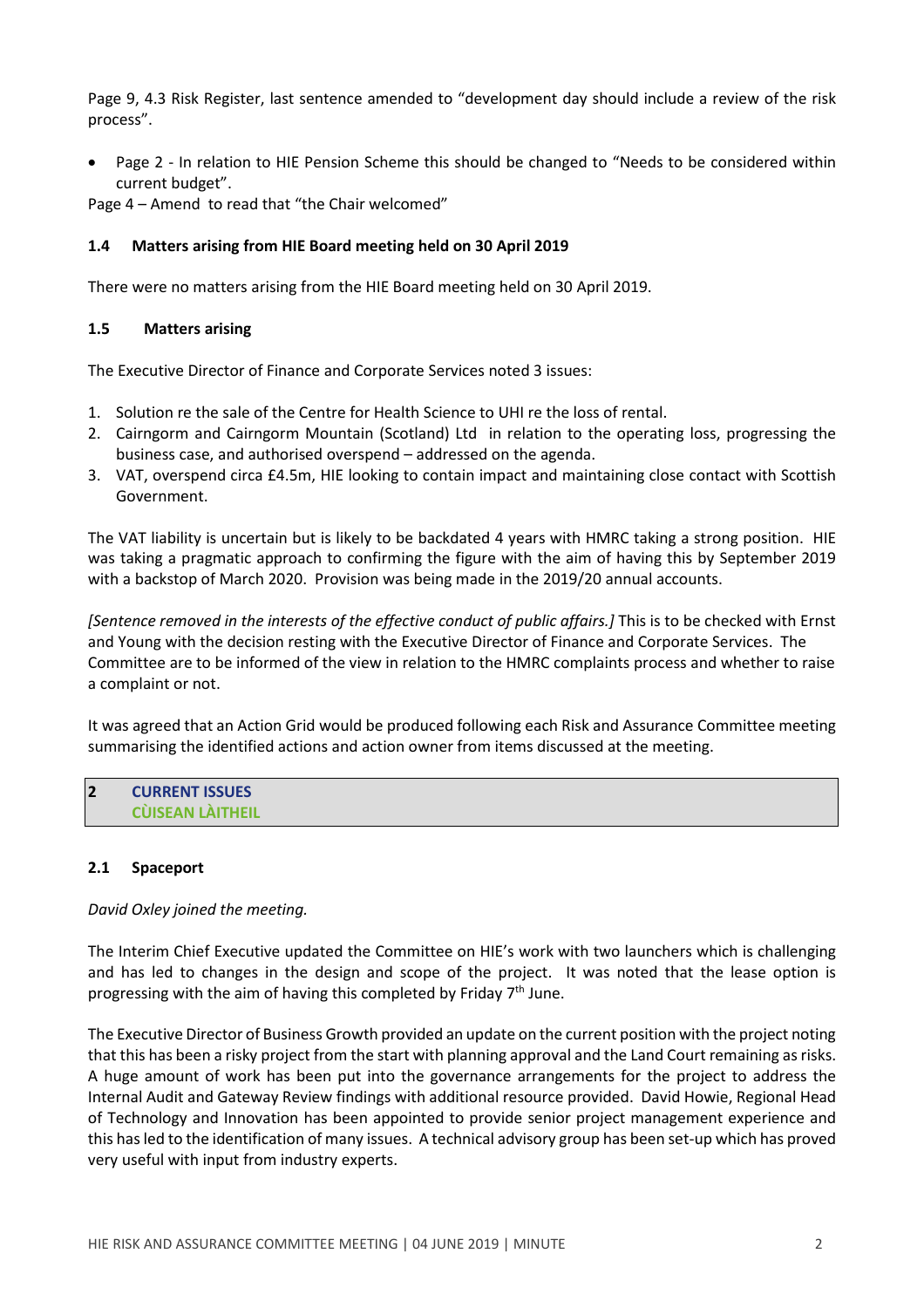A second Gateway Review has been undertaken with the risk rating moving from Amber/Red to Amber. This is as a result of the revised governance steps being introduced. However it is recognised that there are still significant issues to address and this remains a high risk and complex project.

## [*Paragraph removed owing to commercial sensitivity.]*

The Interim Chief Executive concluded by reaffirming that this is a novel project and one which has not been done before in the United Kingdom. [*Sentence removed owing to commercial sensitivity.]* The improvements identified in the second Gateway Review are positive and the HIE Board sub-group are updated weekly.

The Scottish Government confirmed that they were aligned with HIE with regards all of the challenges and welcomed the speed with which HIE had reacted to the Review.

The Committee discussed this in detail noting the ongoing discussions with Scottish Government and the support from them. They highlighted that HIE need to be clear about this project being a National Infrastructure project with clarity in relation to scale and who is responsible and noting concern with regards abortive spend. The Committee welcomed the second Gateway Review which was helpful and were reassured by the improvements, (a copy of the report to be circulated to members). It was agreed that a Memorandum of Understanding (MOU) around stakeholders would be useful for clarity in terms of each stakeholder's roles and responsibilities.

The Committee were also updated on the proposed amendments to the payments schedule which allows the drawdown of funding from the UKSA on a milestones basis. Revised proposals have been put to UKSA and HIE is currently awaiting feedback.

There is a need to consider the options going forward and to begin to clarify the issues so that these can be built into the business case that is expected in December 2019 and which needs to be clear about accountability in relation to spend.

The Committee thanked the project team for the detailed updates provided to the committee, the Board and sub-groups.

*David Oxley left the meeting.*

### **2.2 Cairngorm**

*Douglas Cowan joined the meeting for this item and item 3.8.*

The Director of Business Improvement and Internal Audit provided an update to the Committee on the current activity in relation to Cairngorm Mountain and drew their attention to a paper providing clarity on the governance arrangements.

To support effective governance and establish clear roles and responsibilities during the period of secondment, terms of reference and governance protocols were put in place between Highlands and Islands Enterprise (HIE), Cairngorm Mountain (Scotland) Limited (CMSL) and Susan Smith (Interim Chief Executive CMSL). In addition, a delegated authority arrangement has been put in place between the CMSL board and Susan Smith as Interim Chief Executive. These delegated authorities do not supersede the HIE reserved matters.

HIE has been working with CMSL and has approved funding of £175k for a summer offering. There are options around the Funicular Railway with a likely recommendation to move to repair which will need a business case to be prepared and will also require Scottish Government approval and funding. HIE is also ambitious for what else is required on the Mountain to maximise benefits, with an addendum to the original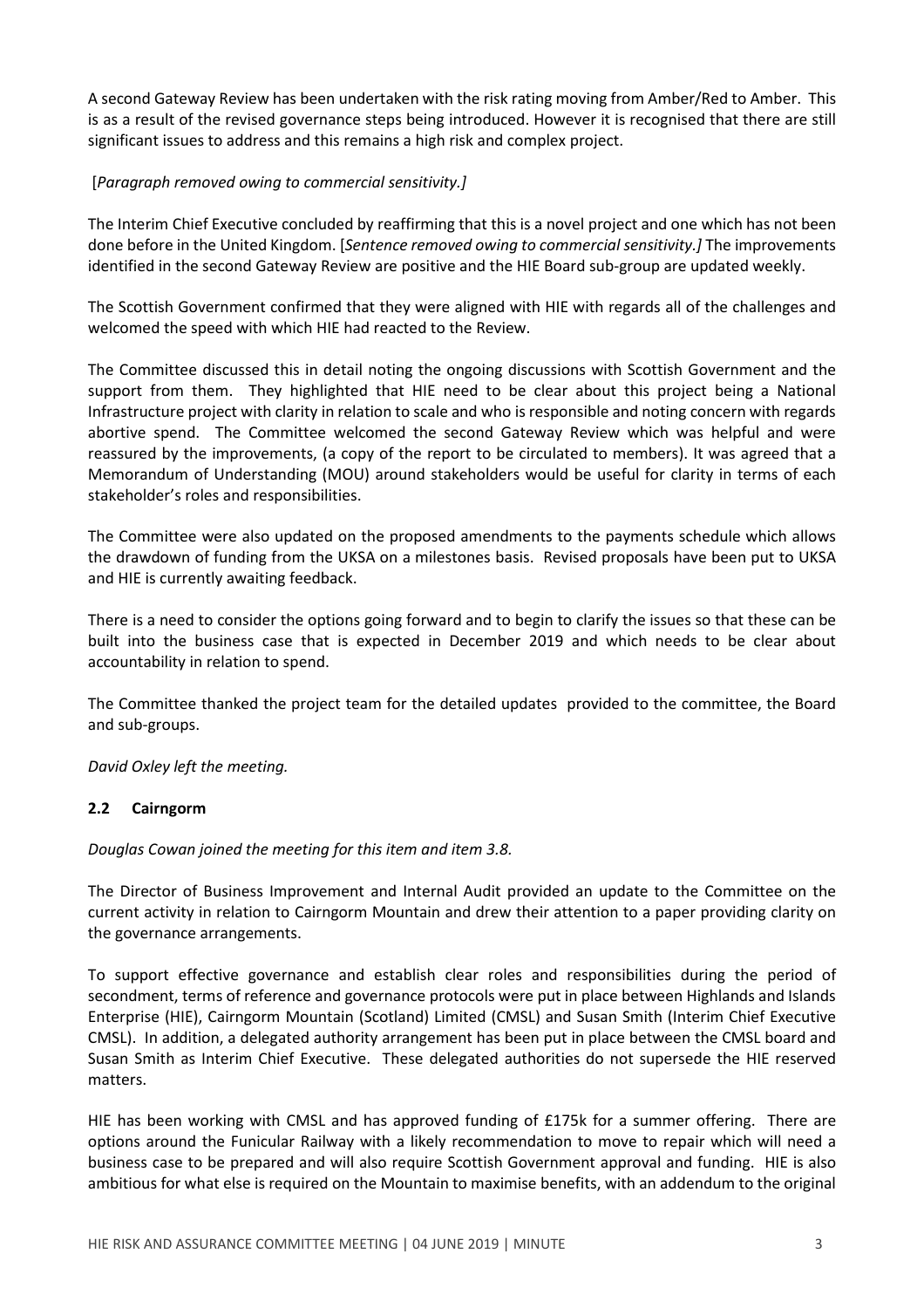SE report highlighting that the Funicular is key to the future of the Mountain and with the need for increased strategic vision including all stakeholders.

The Scottish Government is currently undertaking a review in relation to the HIE activity relating to Cairngorm Mountain with a focus on the period 2014-2018. The information provided by HIE is being shared with both Scottish Government and Audit Scotland. A meeting is scheduled for 11<sup>th</sup> June 2019 where the initial findings from the review will be shared. The pursuit of the Guarantees remains ongoing and all Health and Safety legacy issues have been dealt with.

The Interim Chief Executive underlined that HIE welcomed the Scottish Government review and also the Section 22 and 23 reviews to be undertaken by Audit Scotland.

Audit Scotland updated that the additional reporting would respond to queries raised by MSPs. There will be the normal annual audit report with an additional Section 22 report and a later Section 23 report. The issues covered by the Section 22 report could include areas such as financial management or governance. A Section 23 report is a much more detailed and in depth assessment of the various issues.

The Committee were keen to understand how this sits with previous reports that have been undertaken and Audit Scotland confirmed that it would provide the whole picture back to 2009 when the previous report was undertaken and would cover areas such as challenges, what was working or not working and community engagement with a key point being the CML handover in 2014. It would be based on what was known at the time of any decisions made.

The Committee raised concern around HIE's ability to service the high volume of enquiries that were being received. The interim Chief Executive outlined that there were a number of areas which are all active and required resourcing including operational, legacy and FOI and confirmed that this was being reviewed with a view to better resourcing the team.

The Chair of the Committee noted that the Cairngorm Business Case was to be circulated to the Board for endorsement and would include an estimate of the financial implications for the remainder of the financial year.

The Committee noted that they were happy with the progress being made and welcomed the two Audit Scotland reports which would provide a balanced and objective review. Cairngorm will continue to be reported at future Committee meetings and the regular weekly sub-group meetings. The Committee expressed their thanks to the HIE staff dealing with this and the work of the CMSL Board and CMSL Interim Chief Executive.

# **2.3 Audit Scotland Strategic Board Review**

The Audit Director, Audit Scotland provided a brief update on the Enterprise and Skills Review highlighting that this was a short paper with the key focus on Governance and Performance monitoring. This is a complex area with significant changes involving the alignment of strategic objectives of all enterprise related organisations.

The Committee noted the paper and the need to recognise that the agencies also continue to have individual roles and responsibilities.

**3 ACCOUNTS RELATED GNOTHAICHEAN CUNNTAIS**

*Andrew Jenkins, Louise MacMillan and Fiona Sarjeant joined the meeting.*

### **3.1 Annual accounts update**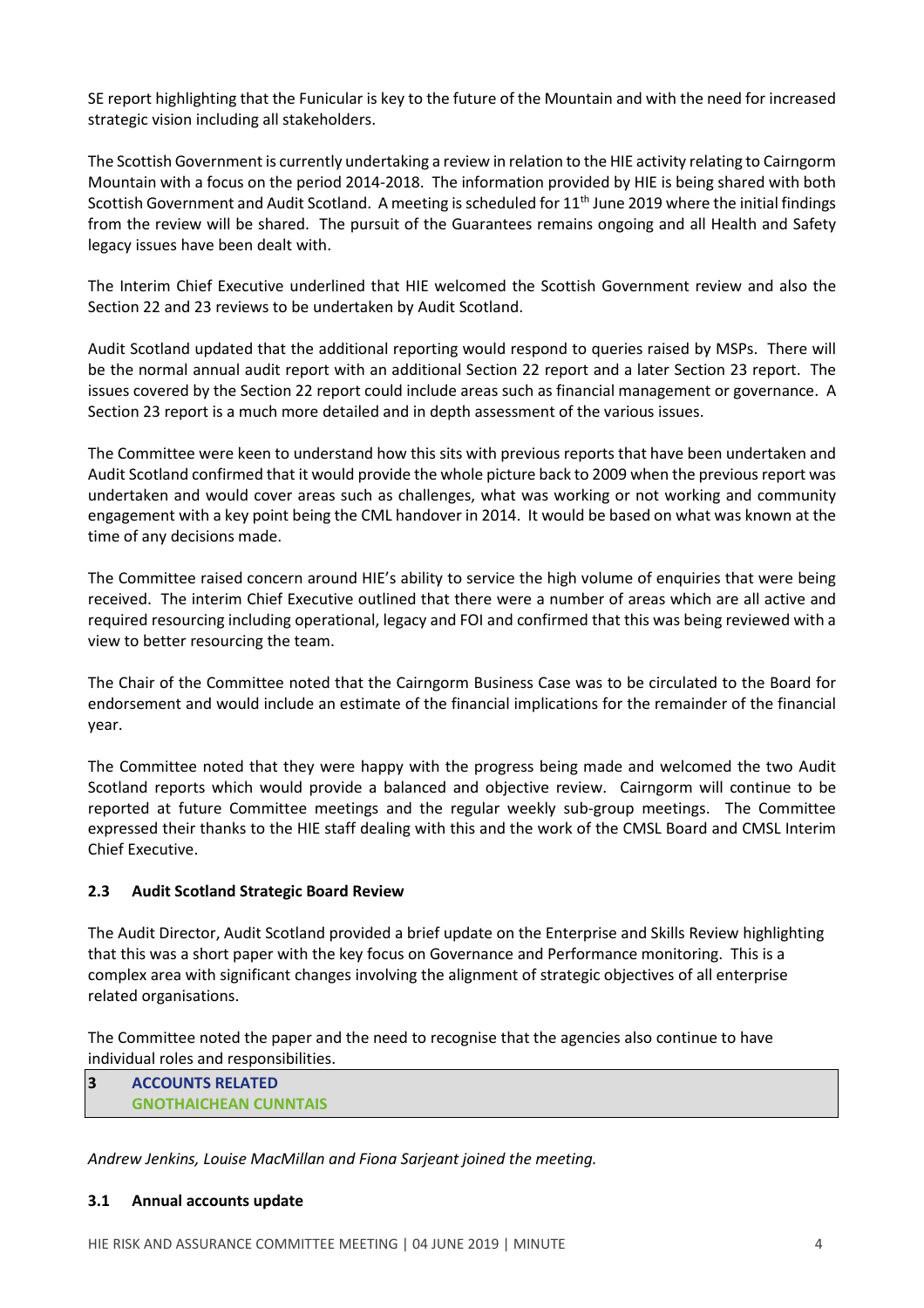The Head of Financial Services provided an update outlining that the target date of 14<sup>th</sup> June 2019 for having a draft set of accounts prepared had slipped by approximately 3 to 4 days with further work required on the narrative, with a revised timetable for providing this to Scottish Government set for 10<sup>th</sup> June 2019. There have been competing priorities for senior staff with regards to the input of information and a lack of temporary staff to assist with the process.

Audit Scotland confirmed the timetable was challenging for staff but that the need for additional resource for the finance team was noted in previous Audit Scotland annual reports.

The Committee noted the paper highlighting that a longer term solution to resourcing was required and requesting that a report on resource requirements be provided to the next Committee meeting. This should include the consideration of "grow your own" and bringing people in at graduate level.

# **3.2 Business Improvement and Internal Audit Annual Report 2018/19**

The Director of Business Improvement and Internal Audit (BIIA) presented a report summarising the activities of the BIIA Team during the 12 month period to 31 March 2019. During this period, the BIIA team have delivered 51 outputs by way of assurance reports issued (13 remain in draft). A significant number of other outputs have been delivered by presentation, papers, workshops or activity that has otherwise contributed significantly to business improvement or assurance related activity. Of the 51 outputs recorded, 13 were provided by external consultants. Of the 38 outputs delivered by BIIA 36 of these (95%) were issued within the target of 20 working days.

One area of assurance activity had not commenced in the year. Procurement activity, and in particular consultancy procurement, was noted in the assurance plan. Whilst procurement activity did form part of several reviews in year, it was not the subject of a specific review. This will be considered in planning for 2019/20.

Ernst and Young have completed the first review of cyber security and this will be provided to the August Risk and Assurance Committee meeting.

In March 2019 as part of the "Refreshing our Approach" programme commenced by the HIE Chief Executive, several changes were announced that impact on the BIIA team. Recruitment has now commenced for a new Business Improvement Manager and there was the opportunity to consider the recommendations from the Saffery Champness review on how the team is structured and roles going forward.

The Committee welcomed the update and asked if the actions detailed in the reports were completed within the timescales. This was confirmed, and a summary report will be provided to the next meeting. The Committee also requested that a short report on the changes and structure diagram for the BIIA team be provided for the next meeting.

# **3.3 European Compliance**

The Director of Business Improvement and Internal Audit and the European Compliance Manager provided a short update to the Committee on EU Compliance activity. There is an extra audit scrutiny with EU funding particularly around evidence for outputs delivered and participant records. In addition, the work required for production of ERDF claims to the relevant programme Managing Authority is very labour intensive. Additional funding compliance is in place to ensure comfort to the Committee re EU scrutiny and complexity.

The EU compliance role undertaken by BIIA covers 1) Early engagement with project officers regarding project eligibility for the relevant EU programme, project management, State aid, procurement, set-up on HIE systems and evidence requirements. This is undertaken as part of the EU Technical Eligibility Group (EUTEG); 2) Assurance reviews on projects prior to EU claims being submitted. Samples can be up to 100%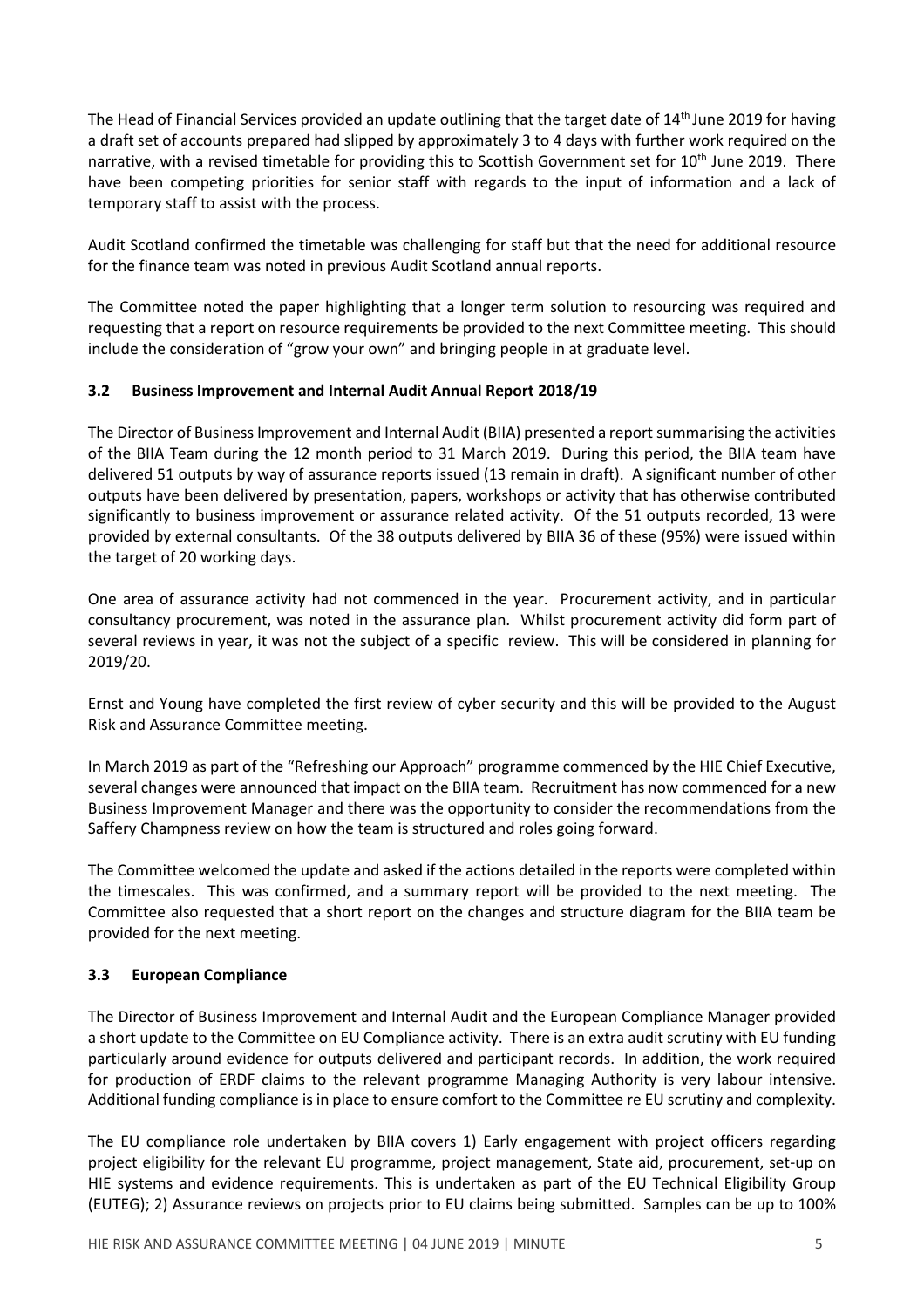depending on the risk of non-compliance; 3) Reviews of procurement audit trails and provision of documentation for external audit; 4) Engaging external First Level Control (FLC) auditors for Interreg projects; 5) Liaison with external FLC auditors; 6) Undertaking internal FLC and other audits where necessary; 7) Provision of guidance and advice on all compliance matters for EU funded projects and 8) Working with EU Funding manager on updates to internal EU project guidance e.g. Yammer group for EU project managers

The Committee noted the detailed assurance provided on ERDF projects and that HIE sometimes takes the lead role for other bodies and sought clarity on where the decision rests for this. It was confirmed that the principle for this is at management authority level (Scottish Government).

# **3.4 State Aid Activity**

The Director of Business Improvement and Internal Audit (BIIA) presented a paper summarising activity undertaken by HIE's State Aid staff in BIIA for the financial year 2018 - 2019. The work over this period has focussed on 1) Reactive advice responding to day-to-day enquiries; 2) Proactive support in handling State aid assessment of complex cases; 3) Education and awareness activities on State aid including new tools; 4) Roll out of the State Aid Guidance and Communications Improvement Plan and 5) State aid annual reporting.

The aim of the team is building the knowledge and capability of staff through training and access to selfservice guidance and tools. The target is to be able to devote 80% of HIE's State aid expertise to high risk, complex cases and 20% to routine day-to-day enquiries. The queries are generally to confirm the presence of State aid or not, or to help with interpretation of specific Articles and eligibility criteria.

The team has also delivered a variety of general education and awareness raising events including webinars, face to face sessions and training and information sessions.

State aid staff attended a briefing session by the Competition and Markets Authority (CMA) for Scottish public bodies in March 2019. Options post-Brexit are still under review by the UK and Scottish governments.

The Committee welcomed the update noting that it was reassuring to see the training and information sessionsthat had been undertaken during the year, clearly understanding the need to ensure standards apply across, and to all, HIE staff.

# **3.5 BIIA report – Certificates of Assurance 2018/19**

The Director of Business Improvement and Internal Audit (BIIA) presented a paper on the Certificates of Assurance process for 2018/19. The objective is to confirm internal controls across HIE have been working as intended in year and to note any areas of weakness or with scope for improvement. The results will be used to inform completion of the internal control checklist and certificate of assurance that the Accountable Officer requires to provide to the Sponsor Team.

Audit Scotland noted no significant control weaknesses from their work in year. Planned activity for 2018/19 has, however, identified a number of key risk areas for consideration. The overall opinion was one of reasonable assurance and was based on the summary findings.

The Committee noted the bottom-up approach taken to gain the level of assurance noting that any post balance sheet issues would be included in the commentary in the annual accounts.

# **3.6 Interim Assurance and Internal Control Checklist**

The Director of Business Improvement and Internal Audit (BIIA) provided an update on the interim assurance statement and internal control checklist submitted to the Scottish Government. Attention was drawn to the following matters.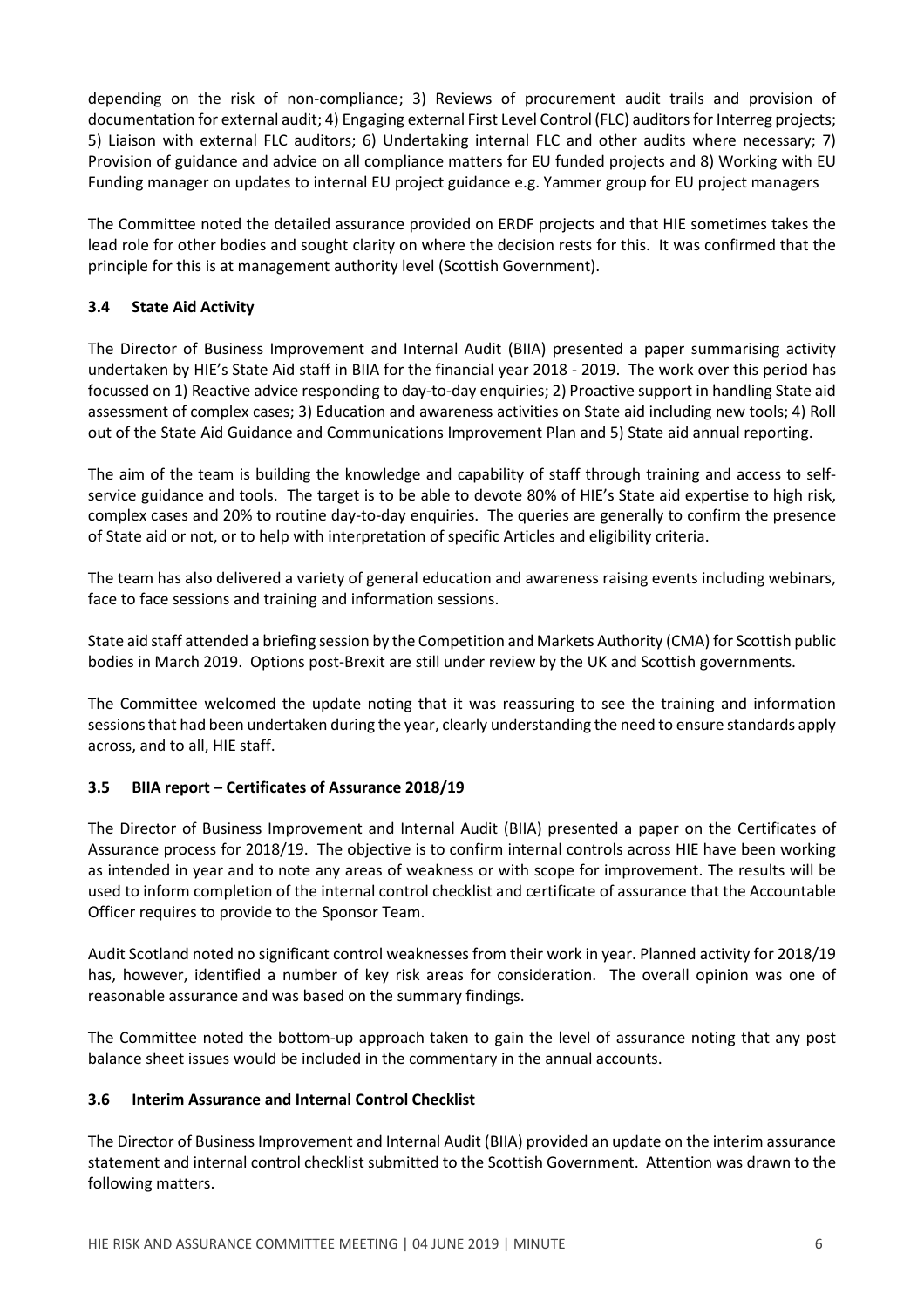## • **Cairngorm Mountain:**

- o Following the HIE Board decision to create an operating subsidiary, Cairngorm Mountain (Scotland) Ltd, there is an ongoing significant challenge for HIE to manage the implications of having a trading subsidiary operating in a high-risk environment, where final financial outturn is dependent on factors outwith HIE's control
- $\circ$  Ongoing impact of issues with the funicular and potential cost of resolutions and staff resource input
- **Space activity –** Successful delivery of the UK's first Spaceport, in Sutherland, and realising the significant benefits for the region and for Scotland is significantly challenging and will require access to external expertise and involvement of external parties.
- **Budgetary capacity –** The significant number of projects and legacy commitments are putting a strain on HIE budget capacity

The Committee noted the paper.

## **3.7 Draft Governance Statement**

The Director of Business Improvement and Internal Audit (BIIA) provided an update to the Committee on the draft governance statement for 2018-19 which has been provided to the Finance team for inclusion in the annual accounts. The final version will mention the Interim Chief Executive role, resource challenges and the Strategic Board.

The Committee noted that the amount of risk that HIE is dealing with is extremely high and should be recognised. Execution risk to HIE was also identified where it can be difficult to focus resource where required.

The Interim Chief Executive highlighted that it was positive that HIE is recognising risk, seeking support and raising awareness where required.

### **3.8 Health and Safety Committee – Assurance Report**

The Executive Director of Communities and Place in his role of Chair of the Health and Safety (H&S) Committee provided a brief overview of the role and activities of the Committee. During 2018/19, the Committee met 4 times and also undertook Dignity at Work training. Standing items at each meeting include Communications, Management Information Report, Improvement Plan, Risk Management / Risk Schedule review and Wave Energy Scotland. Additional items included lone working risk assessment, fire risk assessments and management procedures, business Travel / lone working and Cairngorm and other strategic assets.

The focus is on the internal workplace environment and the HIE property portfolio which includes Cairngorm and the Campus. Staff also have opportunities to raise any issues directly with committee members or via the staff forum.

The Chair of the H&S Committee confirmed that the controls have been, and are, working well. There were no significant matters arising which would require to be raised specifically in the assurance report.

The Committee asked if the H&S Committee was confident that all risks were being raised and if there was any update on lone working. The Chair of the H&S Committee confirmed that risks were being raised and that all areas of the business are covered. In relation to lone working, this review is ongoing with options being reviewed.

### **3.9 Information Security Fraud Governance Group (ISFGG) – Assurance Report**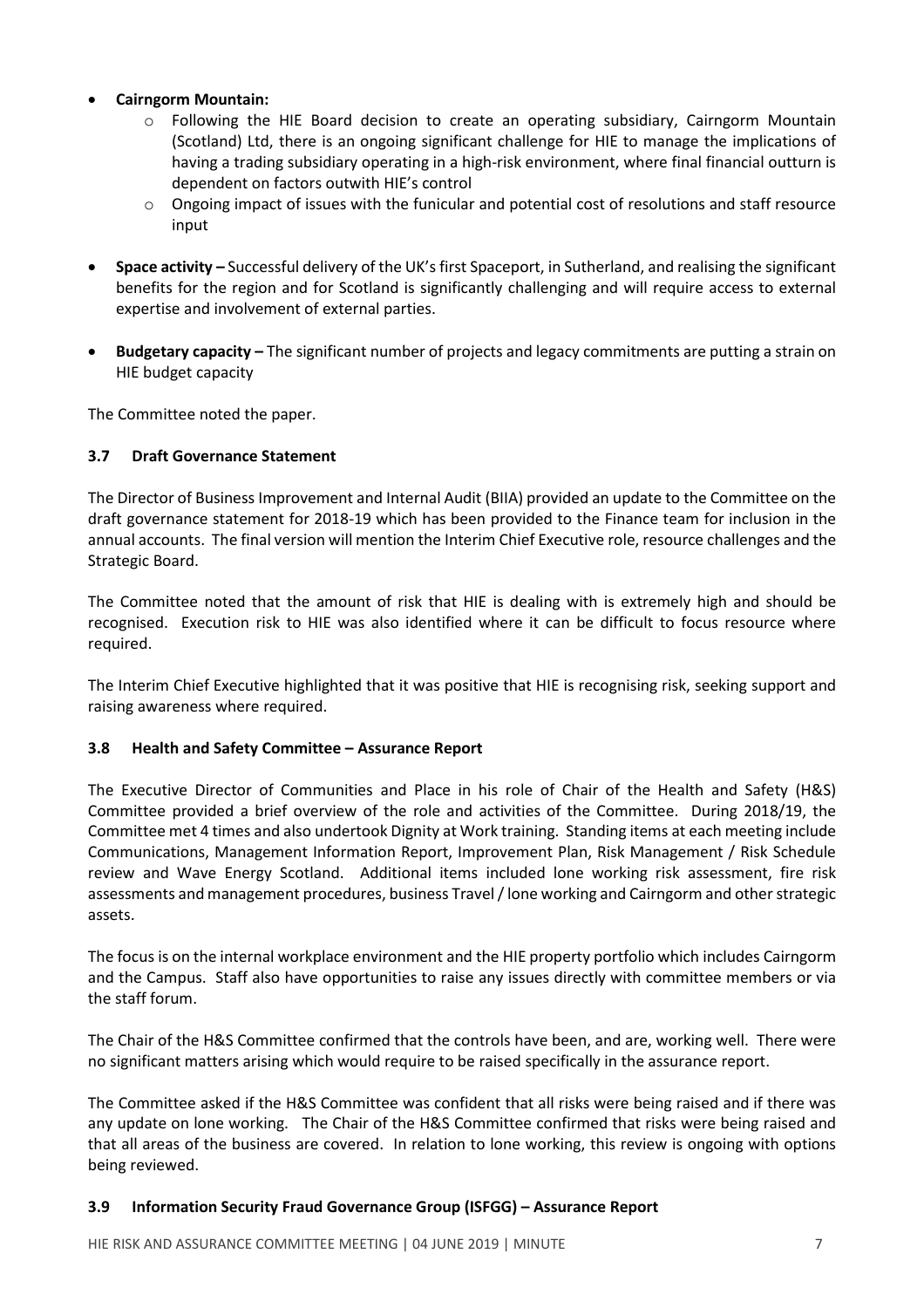The Executive Director of Finance and Corporate Services provided an update on the report to the Accountable Officer on the internal control environment for Information Security and Fraud Governance matters for the year 2018/19.

HIE has signed up to a new one year fraud prevention partnership with NHS Scotland Counter Fraud [Services](https://cfa.nhs.uk/) (CFS). As part of the partnership, a number of awareness sessions or webinars are being provided to HIE staff. As well as providing specialist counter fraud services to the whole of NHS Scotland, CFS are also resourced and have the latest up to date knowledge to provide fraud prevention services to other public sector providers.

With the implementation of GDPR during May 2018, HIE has a legacy programme to review and delete / destroy old files. Key inroads have been made into reducing physical storage however electronic file storage remains an issue. Progress during the year was hampered due to vacancies and absences and the question of a Data Protection Officer is still to be resolved. This role is currently covered by the Executive Director of Finance and Corporate Services, but thisis not appropriate since he is also the Senior Information Risk Owner (SIRO). During 2019/20 there will be more consideration of Cyber security arrangements.

The Committee asked if resource was an issue and assurance was provided that recruitment is underway for a Head of Information Governance.

# **3.10 Audit Scotland 2018/19 management report**

The Audit Director, Audit Scotland presented the audit findings from the HIE Management Report 2018/19. The review covered the main financial systems, Wider Dimensions and Governance and Transparency.

Overall, the report found that the key controls in place within HIE's main financial systems were operating satisfactorily, with the exception of controls over access to HIE's ledger system. No issues arose from the interim substantive testing of expenditure. Early substantive testing of income transactions identified some issues with cut-off (allocation between financial years). In addition, the early substantive testing of staff costs identified an issue with the calculation of pension contributions.

In terms of Audit Scotland wider dimension audit work, the report concluded that HIE has taken reasonable steps to prepare for the UK's withdrawal from the European Union. Two areas were identified where HIE's governance and transparency arrangements could be improved. Prompt publication of approved minutes on the HIE website was noted as an issue as was the publication of up to date registers of interest. This will be addressed immediately.

The Committee thanked Audit Scotland for the review and noted the actions to be implemented.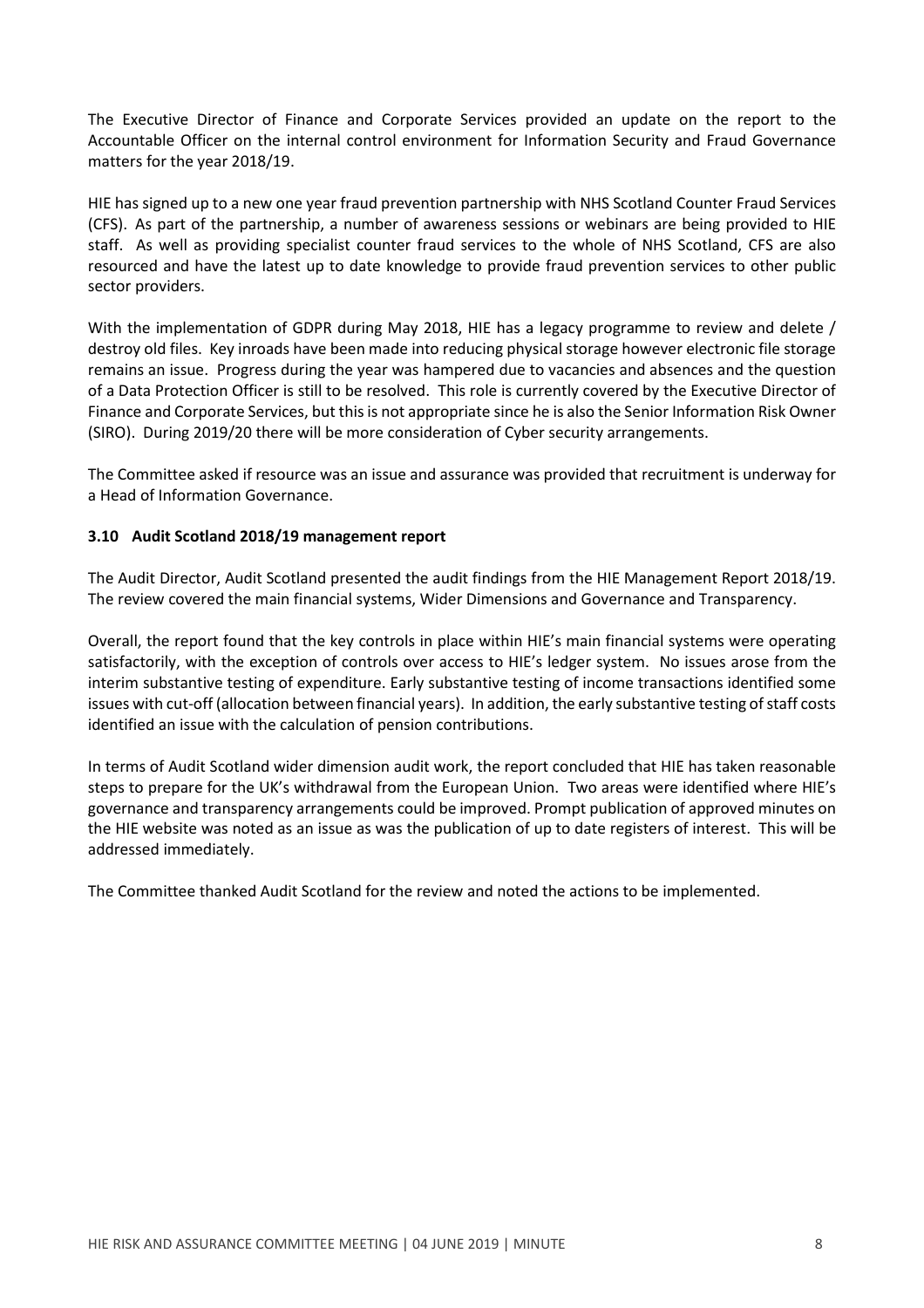## **3.11 Risk and Assurance Committee Annual Report**

The Chair of the Committee and the Director of Business Improvement and Internal Audit provided a brief summary of the Risk and Assurance Committee Annual Report for 2018/19. The final report was to be updated to acknowledge the significant contribution made to the Committee by Ailsa Gray and Donald MacDonald.

The Chair noted his appreciation of all of the work that goes into these reports to provide assurance to the Committee.

*Andrew Jenkins, Louise MacMillan and Fiona Sarjeant left the meeting.*

| 4 | <b>PLANNED ACTIVITY</b>        |
|---|--------------------------------|
|   | <b>GNÌOMHACHDAN PLANAICHTE</b> |

#### **4.1 Pension Update**

The Executive Director of Finance and Corporate Services presented a paper updating the Committee on the HIE Pension Scheme. The paper has three purposes, 1) To inform the Committee of estimated movements in the Technical Provisions Deficit relating to the HIE Pensions Scheme; 2) To inform the Committee of the HIE Pensions Trustees' views relating to the proposed sale of the Centre for Health Science 1 (CfHS1) to the University of the Highlands and Islands (UHI) and 3) To recommend a 'best endeavours' amendment to the extant Pensions Recovery Plan in the light of the above.

The Pension Recovery Plan was agreed with the Trustees in December 2018 and formed part of their submission to the Pension Regulator alongside the actuarial valuation as at April 2018. A valuation (based on a much simpler methodology) at April 2019 would appear to suggest the Scheme's deficit has increased by around £4.0m since April 2018 from £29.7m to £34.0m due largely to movements in bond markets. It was emphasised this is a proxy measure only. There is no statutory requirement to revisit the Recovery Plan on the basis of this potential change and no requirement to submit a revised Plan to the Regulator. Whilst the proposed sale of CfHS1 may not re-open the current plan, it could lead to a request for more cash from the Trustees. Legislation allows the Trustees to call for an actuarial valuation whenever circumstances warrant – they are not obliged to wait three years.

The Committee had previously indicated it wished to review the Recovery Plan in the light of an April 2019 valuation - essentially this was about revisiting the timing of the injections of cash (currently planned as £0.1m/£0.2m/£0.3m across 2019/20 to 2021/22). (It is important to recognise these are additional injections on top of the injection of £0.53m per year agreed as part of the previous valuation).

The overall 2019/20 Revenue Budget is over-committed by £2.5m (allowing for £0.63m towards the Scheme, comprising £0.53m agreed in the previous Recovery Plan and £0.1m in the 2019 Recovery Plan) and this depends on resolving the issues relating to VAT and Cairngorm without any further detrimental impact on the revenue position. It is not possible to predict whatthe impact on the Scheme deficit would be on bringing forward the payments planned for the next two financial years as there are many 'moving parts' and in fact many of them (e.g. interest rates, bond markets) would have far more of an impact than varying the payment profile. However, in view of the likely increase in deficit, combined with an inevitable weakening of the balance sheet if the Board agrees to the sale of CfHS1 it was recommended that HIE seeks to bring forward the payment increases planned over the next two years of the Recovery Plan insofar as the revenue position allows this. This is heavily dependent on the key risks around VAT and CMSL operating costs but Scottish Government (SG) appears to be supportive of these pressures. It is therefore recommended that this be a 'best endeavours' position at this stage but hopefully crystallise as the financial year progresses. The Committee should also note that a request has been made to SG to consider strengthening the wording of its guarantee in relation to the Scheme.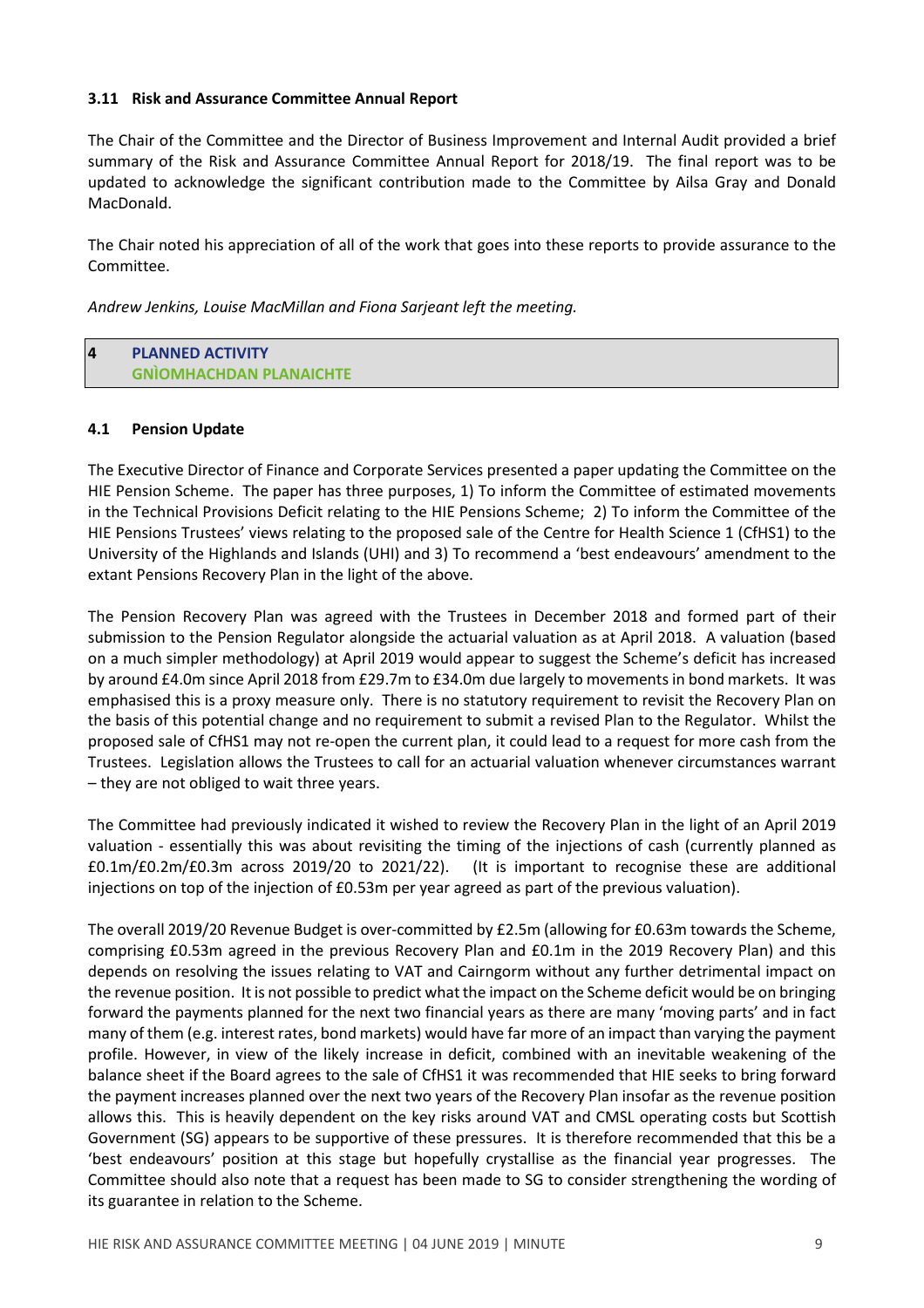The Committee agreed to the immediate payment of £0.1m and the additional £0.2m if this is possible before the end of the year. This to be reported back to the Committee in December 2019 as part of a wider stocktake on pensions schemes and consideration given on the need for this to go to the Board.

## **4.2 External Review of Internal Audit - Draft Report**

The Director of Business Improvement and Internal Audit (BIIA) updated the Committee on the draft report that had just been received from Saffery Champness on Internal Audit's compliance with the Public Sector Internal Audit Standards(PSIAS). The report will be presented to the August Risk and Assurance Committee meeting with an action plan update for discussion. Eunice McAdam (Saffery Champness) will attend to present.

The Committee noted that it was good to see the report but that the next review should not stray over 5 years, with the process starting at three and a half years. It was also requested that when the report is presented, the internal and external audit resource is mapped against the audit plan for the year. The Committee also asked that the report author confirm specifically whether full compliance had been achieved.

## **4.3 Business Transformation Programme Update**

## *Janie Sheridan and Keiron Scott joined the meeting.*

The Head of Business Transformation and Information Systems Strategy Manager presented a paper to the Committee providing a recommended governance approach and structure which will complement HIE's existing strategic governance in relation to Business Transformation. It aims to simplify and streamline the approach ensuring that key decisions can be made quickly and with the right level of authority. It is recognised that implementation of these arrangements will take time and there will need to be a period of transition as these forums are established. Furthermore, the ways of working around these new arrangements will require to be established to ensure that these forums achieve the desired outcomes whilst not being overly cumbersome to service.

This structure builds on previous governance structures with the addition of:

- 1. An informed triage process for any project or proposal with a digital/technology element. This triage will include individuals from Information Governance, IS Strategy and Business transformation teams and will help to direct the proposal through the relevant process, including whether this should be a direct request to EIS.
- 2. A new IS strategy board. The amalgamation of IS governance hasresulted in many of the strategic boards becoming involved in IS decisions and discussions, so it is proposed that a new board be created to address these elements. Service review components for distinct supplier management will be in place to support this. (Note that this Board is closely aligned to the Information, Security, Fraud and Governance group and may involve the same membership in which case, consideration will be given to how this is implemented).
- 3. The Target Operating Model (TOM) Programme Board is a new governance forum external to HIE, but it is anticipated that it will require substantial senior input from the HIE Leadership Team and other forums.
- 4. A more focussed and challenging remit for the Business Transformation Delivery Board.

The Committee asked who has the role of Chief Information Officer (CIO) and in particular, if there was a data breach, would this be the responsibility of EIS or HIE. The Executive Director of Finance and Corporate Services noted that the Chief Information Officer (Paul Clark) of EIS was designated with this role but that this will be followed-up with EIS and confirmed at the next Committee meeting.

The Committee thanked the Head of Business Transformation and Information Systems Strategy Manager for the paper noting that it did give assurance on governance arrangements and that there was scope to move at a faster pace with these.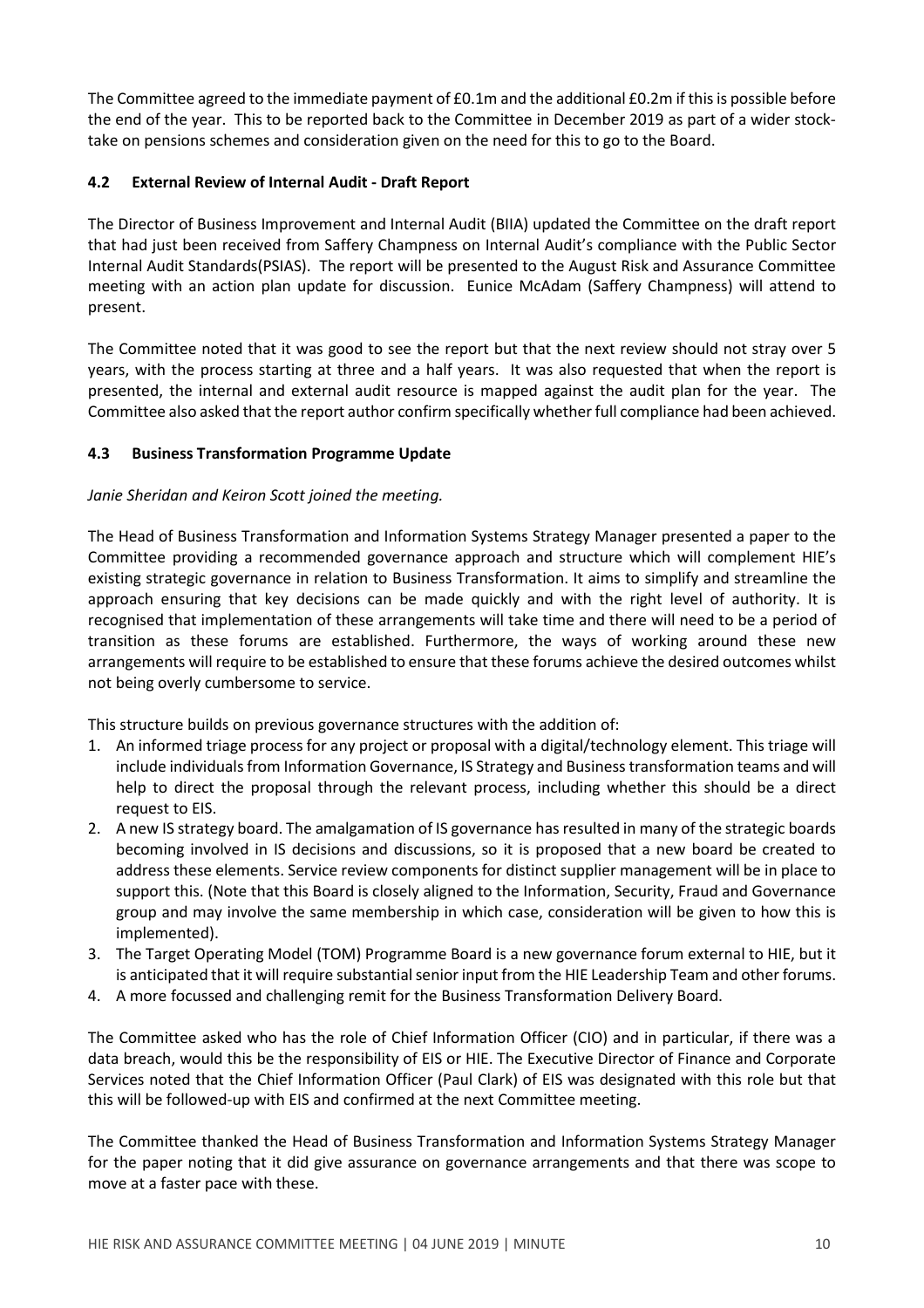*Janie Sheridan and Keiron Scott left the meeting.*

# **4.4 Risk Register**

The Director of Business Improvement and Internal Audit (BIIA) provided a brief update highlighting the high level risks noting that at the centre was the ability of HIE to deal with the risks. Many of the risks highlighted have been discussed in depth and separately at the Committee.

The Committee noted that eight risks were scored at fifteen which is high and above average and requested that a session on risk / risk management be arranged either for a one day or two half-day sessions.

# **4.5 Customer Feedback Report 2018/19**

The Director of Business Improvement and Internal Audit (BIIA) provided a brief update outlining that the paper presents an update to the Risk and Assurance Committee on areas of activity covering the twelve months from 1st April 2018 – 31st March 2019. The following areas are covered, 1) An overview of customer feedback, incorporating both compliments and complaints for both HIE and Wave Energy Scotland (WES); 2) An overview of requests received under the Freedom of Information (Scotland) Act and Environmental Information Regulations for both HIE and WES and 3) A high-level overview of next steps in terms of delivering the wider Customer Service agenda.

The Committee noted that with the interest in Space and Cairngorm, they liked the idea of a data room containing key documents and which is available to the public. The committee were also pleased to see that compliments received by HIE were included, noting the positive being acknowledged as well as the negative.

# **4.6 Procurement Annual Report 2018/19**

# *Ian Considine joined the meeting.*

The Head of Procurement presented the key points from the annual procurement report for 2018 – 2019. The key points noted were 1) The increase in contractual spend from £17.0m to £29.0m; 2) The introduction of a plan to reduce maverick spend and 3) The significant increase in the Procurement and Commercial Improvement Programme (PCIP) score.

The Committee welcomed the report and were pleased to see the increase in the PCIP score which was a great improvement and which reflected the work that the Procurement Team have undertaken over the last 3 years. The inclusion of specific measurable targets was also a significant step forward.

The Committee were also appreciative of the reduced percentage of Maverick spend, the development of sub-contractor spend and their guaranteed payment and the focus on community benefit.

*Ian Considine left the meeting.*

# **4.7 Committee Development Plan Programme**

It was noted that as discussed during the meeting, development events outwith the committee days were to be organised.

# **4.8 HIE Chairman's Interests Spend Report**

This report was noted by the Committee with one transaction noted as taking place outwith the prior approvals process. They asked that further work take place to draw out lessons learned on this